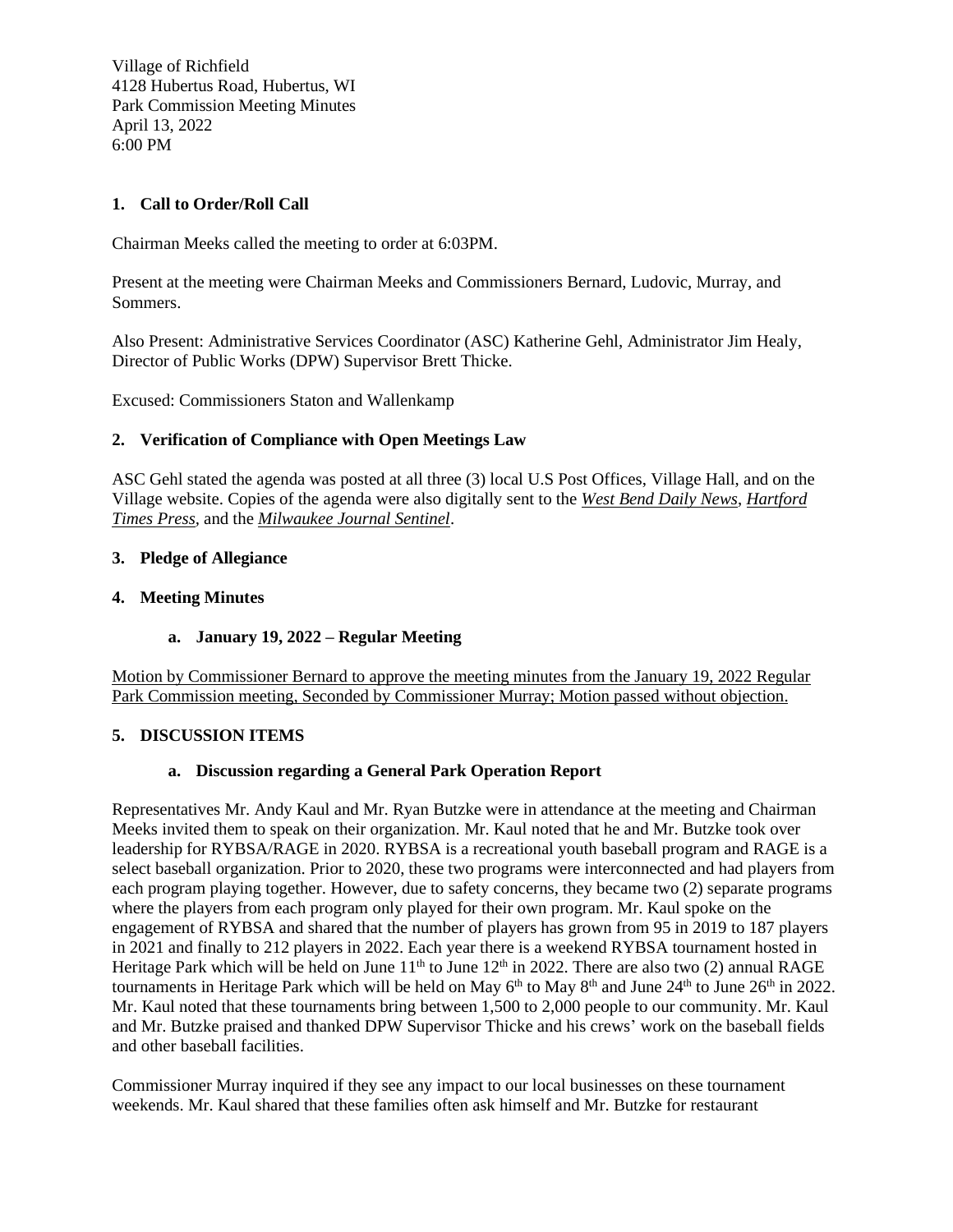Village of Richfield 4128 Hubertus Road, Hubertus, WI Park Commission Meeting Minutes April 13, 2022 6:00 PM

recommendations and they always encourage people to stop into our local restaurants and businesses while they are in town. Commissioner Sommers inquired about the growth of the program and if a majority of the players are from Richfield. Mr. Kaul shared that although it is a Richfield-based program, they do see players from area municipalities because they see a lot of cousins who like to play together who may not live in the same municipality. He also noted that because there are so many school districts in the area, there are sometimes players that come from neighboring municipalities to play with their school friends. Chairman Meeks asked Mr. Kaul and Mr. Butzke what they see as their main "need" or "want" regarding capital projects. Mr. Kaul and Mr. Butzke noted that they see updating the fencing or adding permanent netting near Fields 1 and 2 is their main concern for safety reasons associated with foul balls.

Also in attendance at the meeting was Mr. Mike Kolb, the President of the Richfield Rockets baseball program. The Richfield Rockets are currently in their 14th season and Mr. Kolb is in his eighth season as President. The Richfield Rockets have 11 teams total, three (3) high school teams and eight (8) youth teams. Mr. Kolb noted that the "home" field for the Richfield Rockets is the baseball field at Fireman's Park; however, they do used Field 7 at Heritage Park as well. Mr. Kolb also praised and thanked DPW Supervisor Thicke and shared that the partnership that his organization and the Village has is fantastic.

Chairman Meeks asked Mr. Kolb what he sees as their main "need" or "want" regarding capital projects. Mr. Kolb noted that it would be beneficial to have a long-term comprehensive plan for field maintenance that would make it easy for the baseball organizations to reference when trying to understand the Village's planning and maintenance efforts. Mr. Kolb also noted that the replacement of the lights at Fireman's Park or adding of lights at Heritage Park would be very nice, but he understands that it would be a very expensive project and there could be public opposition.

Finally, in attendance representing the Richfield Soccer Club was Mr. Mike Bolcek, the Richfield Soccer Club President. The Richfield Soccer Club has existed for 20 years and this year, there are 280 players making up 29 teams. The Richfield Soccer Club hosts two (2) seasons every year, a spring and a fall season. Mr. Bolcek noted that the DPW crew is great and does a great job in the park. Mr. Bolcek shared that the Richfield Soccer Club has a long-term plan for the replacement of the soccer goals used by their organization. Each year, the Club plans to replace some goals in Heritage Park. The current goals are approximately 20 to 30 years old and with this replacement plan, they are also planning to do continued maintenance on the goals to extend their useful life even further.

Following the presentations lead by Mr. Kaul, Mr. Butzke, Mr. Kolb, and Mr. Bolcek, Chairman Meeks and the Commission thanked each of them for coming and representing their organizations.

ASC Gehl shared with the Commission that the Village is again hiring for a full-time LTE Summer Employee in the Parks Division of the DPW. Similar to last year, the Village has yet to receive any applicants for this position. ASC Gehl noted that Staff will continue to advertise this job opportunity.

ASC Gehl shared that the submission period for donating to the spring planting season of the 2022 Community Roots Program has concluded and the Village received eight (8) donations. Two (2) donors also expressed their interest in donating a tree for each planting season in the future. Since the start of the Community Roots Program, 36 trees have been donated to the Village.

**b. Discussion regarding the future potential recommendation to the Capital Improvement Plan Administrative Committee for the earmarking of Park Impact Fee funds**